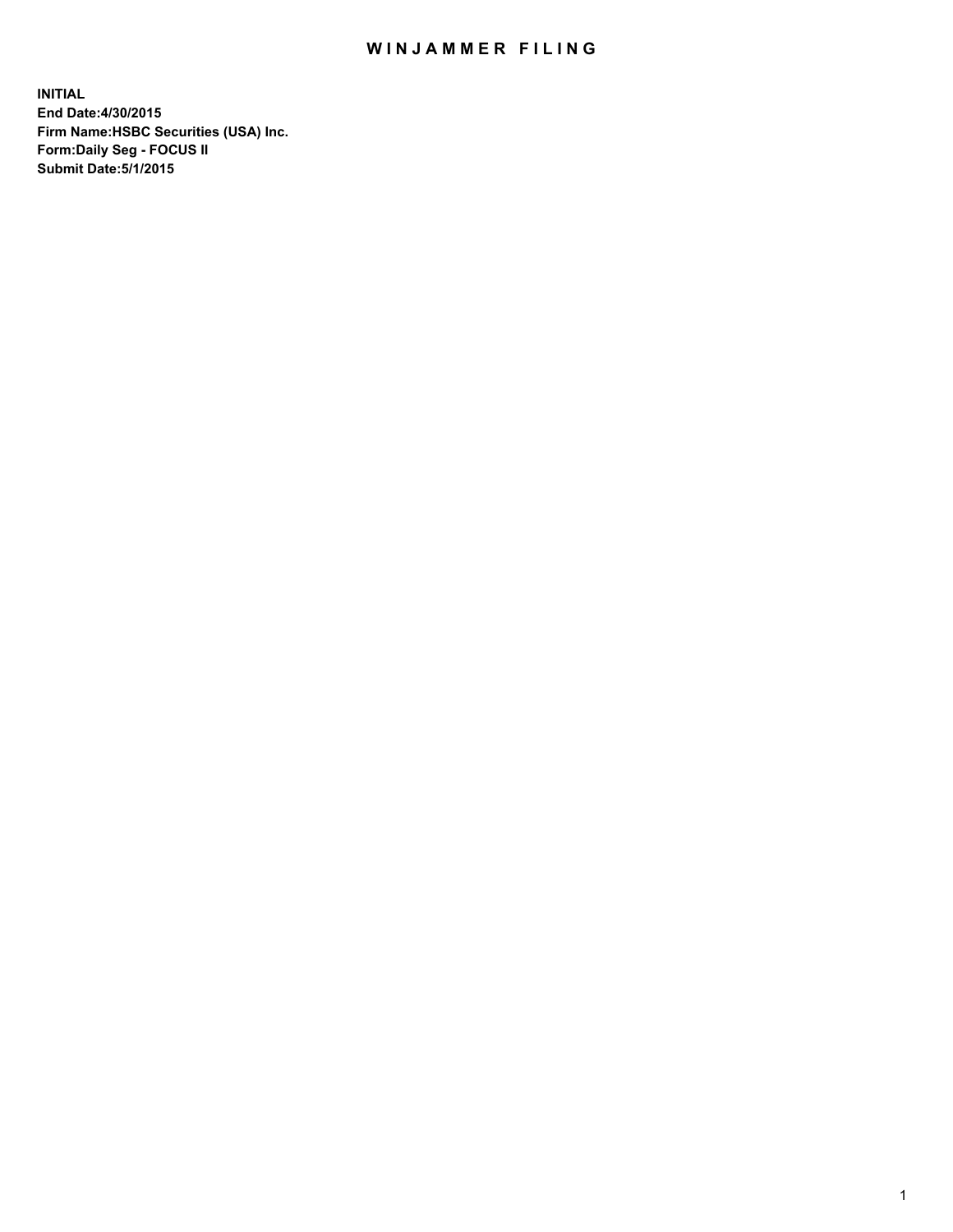## **INITIAL End Date:4/30/2015 Firm Name:HSBC Securities (USA) Inc. Form:Daily Seg - FOCUS II Submit Date:5/1/2015 Daily Segregation - Cover Page**

| Name of Company<br><b>Contact Name</b><br><b>Contact Phone Number</b><br><b>Contact Email Address</b>                                                                                                                                                                                                                         | <b>HSBC Securities (USA) Inc.</b><br>Steven richardson<br>212-525-6445<br>steven.richardson@us.hsbc.com |
|-------------------------------------------------------------------------------------------------------------------------------------------------------------------------------------------------------------------------------------------------------------------------------------------------------------------------------|---------------------------------------------------------------------------------------------------------|
| FCM's Customer Segregated Funds Residual Interest Target (choose one):<br>a. Minimum dollar amount: ; or<br>b. Minimum percentage of customer segregated funds required:%; or<br>c. Dollar amount range between: and; or<br>d. Percentage range of customer segregated funds required between:% and%.                         | 50,000,000<br>00<br>0 <sub>0</sub>                                                                      |
| FCM's Customer Secured Amount Funds Residual Interest Target (choose one):<br>a. Minimum dollar amount: ; or<br>b. Minimum percentage of customer secured funds required:%; or<br>c. Dollar amount range between: and; or<br>d. Percentage range of customer secured funds required between:% and%.                           | 10,000,000<br>0 <sub>0</sub><br>00                                                                      |
| FCM's Cleared Swaps Customer Collateral Residual Interest Target (choose one):<br>a. Minimum dollar amount: ; or<br>b. Minimum percentage of cleared swaps customer collateral required:%; or<br>c. Dollar amount range between: and; or<br>d. Percentage range of cleared swaps customer collateral required between:% and%. | 30,000,000<br><u>00</u><br><u>00</u>                                                                    |

Attach supporting documents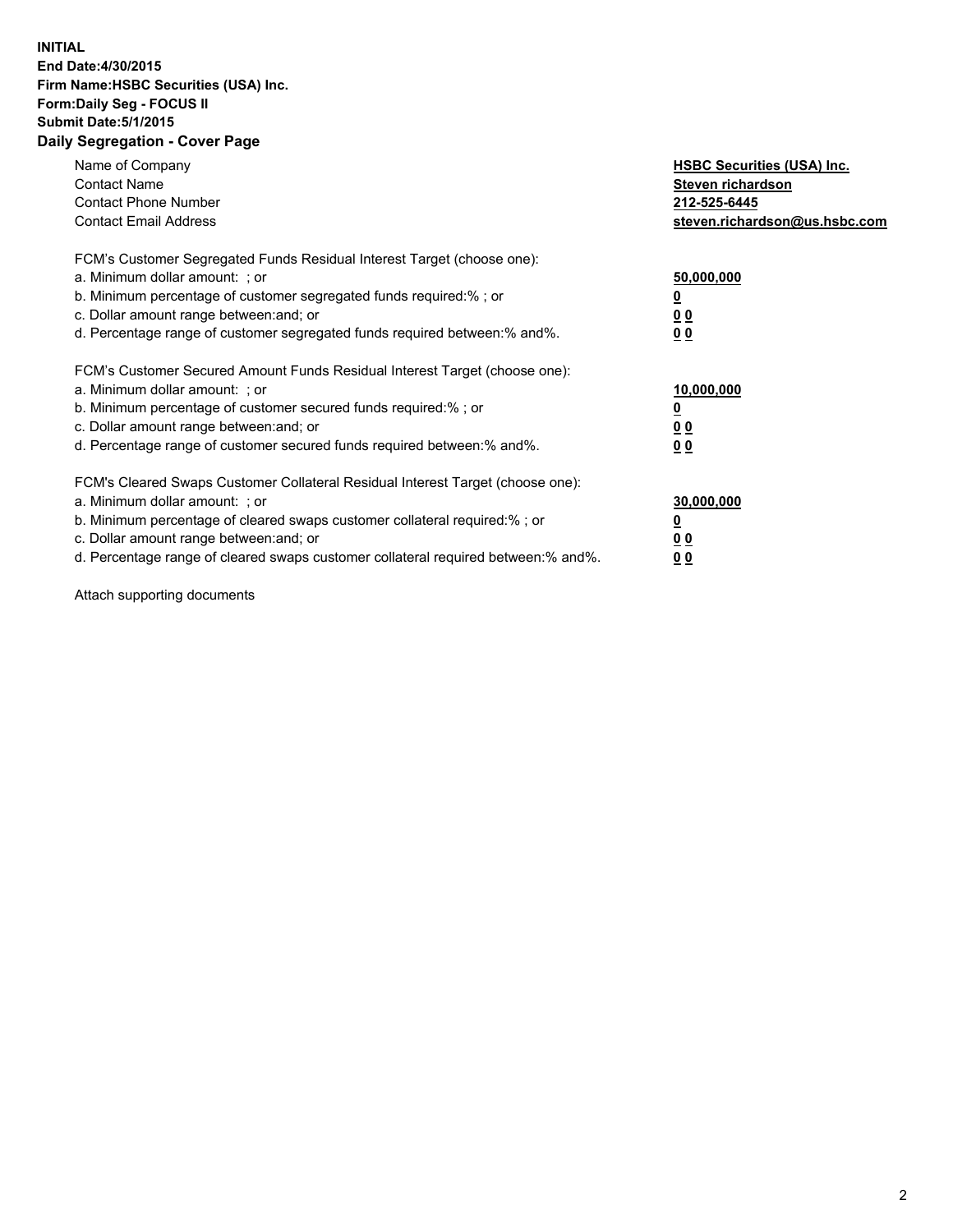**INITIAL End Date:4/30/2015 Firm Name:HSBC Securities (USA) Inc. Form:Daily Seg - FOCUS II Submit Date:5/1/2015 Daily Segregation - Secured Amounts** Foreign Futures and Foreign Options Secured Amounts Amount required to be set aside pursuant to law, rule or regulation of a foreign government or a rule of a self-regulatory organization authorized thereunder **0** [7305] 1. Net ledger balance - Foreign Futures and Foreign Option Trading - All Customers A. Cash **130,337,534** [7315] B. Securities (at market) **30,457,212** [7317] 2. Net unrealized profit (loss) in open futures contracts traded on a foreign board of trade **4,655,481** [7325] 3. Exchange traded options a. Market value of open option contracts purchased on a foreign board of trade **0** [7335] b. Market value of open contracts granted (sold) on a foreign board of trade **0** [7337] 4. Net equity (deficit) (add lines 1. 2. and 3.) **165,450,227** [7345] 5. Account liquidating to a deficit and account with a debit balances - gross amount **1,731,429** [7351] Less: amount offset by customer owned securities **-1,728,799** [7352] **2,630** [7354] 6. Amount required to be set aside as the secured amount - Net Liquidating Equity Method (add lines 4 and 5) **165,452,857** [7355] 7. Greater of amount required to be set aside pursuant to foreign jurisdiction (above) or line 6. **165,452,857** [7360] FUNDS DEPOSITED IN SEPARATE REGULATION 30.7 ACCOUNTS 1. Cash in banks A. Banks located in the United States **41,619,096** [7500] B. Other banks qualified under Regulation 30.7 **0** [7520] **41,619,096** [7530] 2. Securities A. In safekeeping with banks located in the United States **75,457,212** [7540] B. In safekeeping with other banks qualified under Regulation 30.7 **0** [7560] **75,457,212** [7570] 3. Equities with registered futures commission merchants A. Cash **0** [7580] B. Securities **0** [7590] C. Unrealized gain (loss) on open futures contracts **0** [7600] D. Value of long option contracts **0** [7610] E. Value of short option contracts **0** [7615] **0** [7620] 4. Amounts held by clearing organizations of foreign boards of trade A. Cash **0** [7640] B. Securities **0** [7650] C. Amount due to (from) clearing organization - daily variation **0** [7660] D. Value of long option contracts **0** [7670] E. Value of short option contracts **0** [7675] **0** [7680] 5. Amounts held by members of foreign boards of trade A. Cash **65,948,626** [7700] B. Securities **0** [7710] C. Unrealized gain (loss) on open futures contracts **4,655,481** [7720] D. Value of long option contracts **0** [7730] E. Value of short option contracts **0** [7735] **70,604,107** [7740] 6. Amounts with other depositories designated by a foreign board of trade **0** [7760] 7. Segregated funds on hand **0** [7765] 8. Total funds in separate section 30.7 accounts **187,680,415** [7770] 9. Excess (deficiency) Set Aside for Secured Amount (subtract line 7 Secured Statement Page 1 from Line 8) **22,227,558** [7380] 10. Management Target Amount for Excess funds in separate section 30.7 accounts **10,000,000** [7780] 11. Excess (deficiency) funds in separate 30.7 accounts over (under) Management Target **12,227,558** [7785]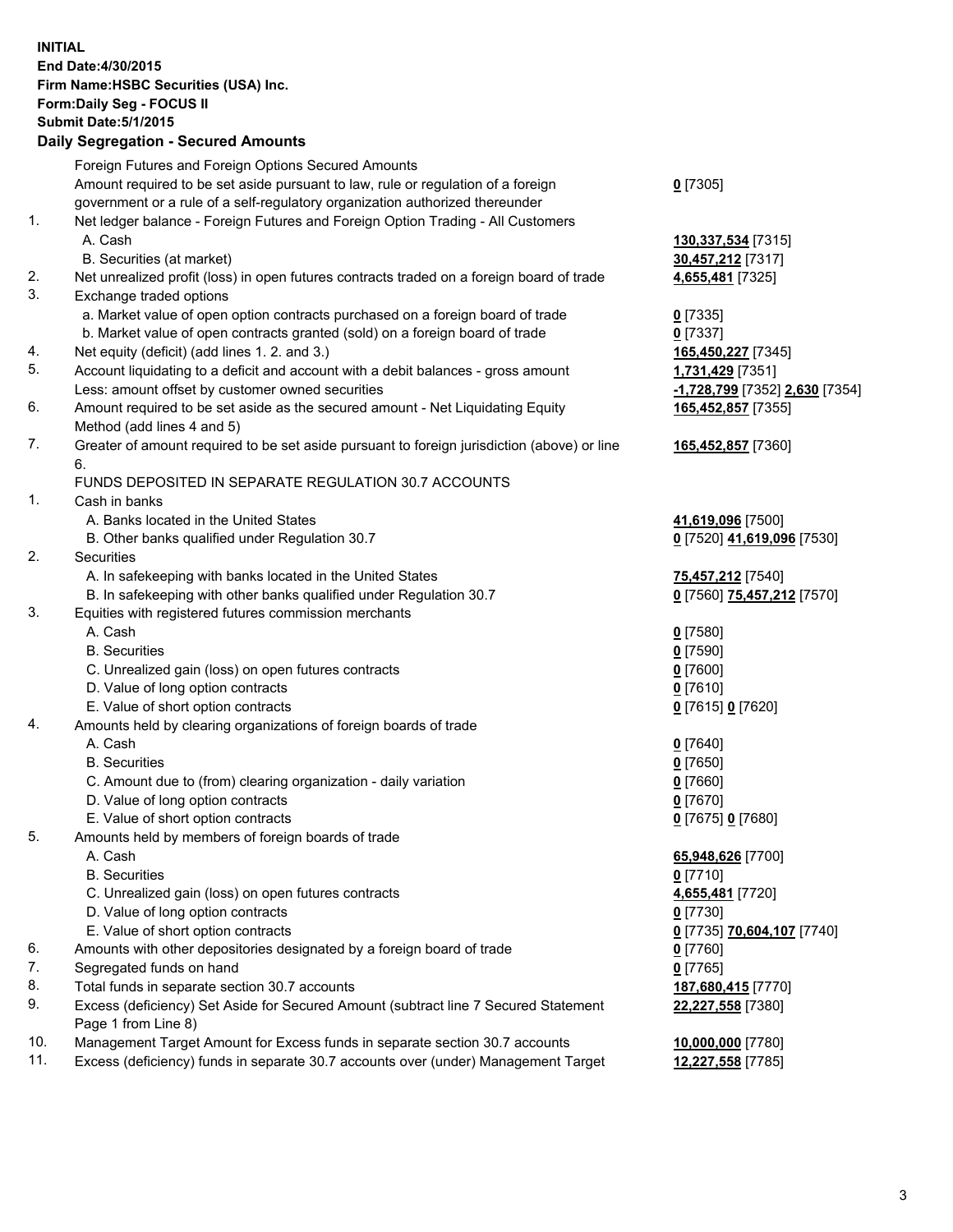| <b>INITIAL</b> | End Date: 4/30/2015<br>Firm Name: HSBC Securities (USA) Inc.<br>Form: Daily Seg - FOCUS II<br><b>Submit Date: 5/1/2015</b><br>Daily Segregation - Segregation Statement |                             |
|----------------|-------------------------------------------------------------------------------------------------------------------------------------------------------------------------|-----------------------------|
|                | SEGREGATION REQUIREMENTS(Section 4d(2) of the CEAct)                                                                                                                    |                             |
| 1.             | Net ledger balance                                                                                                                                                      |                             |
|                | A. Cash                                                                                                                                                                 | 113,713,904 [7010]          |
|                | B. Securities (at market)                                                                                                                                               | 651,051,977 [7020]          |
| 2.             | Net unrealized profit (loss) in open futures contracts traded on a contract market                                                                                      | 93,244,048 [7030]           |
| 3.             | Exchange traded options                                                                                                                                                 |                             |
|                | A. Add market value of open option contracts purchased on a contract market                                                                                             | 88,206,603 [7032]           |
|                | B. Deduct market value of open option contracts granted (sold) on a contract market                                                                                     | <b>6,974,471</b> [7033]     |
| 4.<br>5.       | Net equity (deficit) (add lines 1, 2 and 3)<br>Accounts liquidating to a deficit and accounts with                                                                      | 939,242,061 [7040]          |
|                | debit balances - gross amount                                                                                                                                           | 43,966,548 [7045]           |
|                | Less: amount offset by customer securities                                                                                                                              | -43,966,548 [7047] 0 [7050] |
| 6.             | Amount required to be segregated (add lines 4 and 5)                                                                                                                    | 939,242,061 [7060]          |
|                | FUNDS IN SEGREGATED ACCOUNTS                                                                                                                                            |                             |
| 7.             | Deposited in segregated funds bank accounts                                                                                                                             |                             |
|                | A. Cash                                                                                                                                                                 | 16,669,806 [7070]           |
|                | B. Securities representing investments of customers' funds (at market)                                                                                                  | $0$ [7080]                  |
|                | C. Securities held for particular customers or option customers in lieu of cash (at                                                                                     | 194,576,284 [7090]          |
|                | market)                                                                                                                                                                 |                             |
| 8.             | Margins on deposit with derivatives clearing organizations of contract markets                                                                                          |                             |
|                | A. Cash                                                                                                                                                                 | 245,327,917 [7100]          |
|                | B. Securities representing investments of customers' funds (at market)                                                                                                  | 130,242,722 [7110]          |
|                | C. Securities held for particular customers or option customers in lieu of cash (at                                                                                     | 456,475,693 [7120]          |
|                | market)                                                                                                                                                                 |                             |
| 9.             | Net settlement from (to) derivatives clearing organizations of contract markets                                                                                         | -79,036,089 [7130]          |
| 10.            | Exchange traded options                                                                                                                                                 |                             |
|                | A. Value of open long option contracts                                                                                                                                  | 88,206,603 [7132]           |
|                | B. Value of open short option contracts                                                                                                                                 | -6,974,471 [7133]           |
| 11.            | Net equities with other FCMs                                                                                                                                            |                             |
|                | A. Net liquidating equity                                                                                                                                               | 38,265,754 [7140]           |
|                | B. Securities representing investments of customers' funds (at market)                                                                                                  | 0 [7160]                    |
|                | C. Securities held for particular customers or option customers in lieu of cash (at                                                                                     | $0$ [7170]                  |
|                | market)                                                                                                                                                                 |                             |
| 12.            | Segregated funds on hand                                                                                                                                                | $0$ [7150]                  |
| 13.            | Total amount in segregation (add lines 7 through 12)                                                                                                                    | 1,083,754,219 [7180]        |
| 14.            | Excess (deficiency) funds in segregation (subtract line 6 from line 13)                                                                                                 | 144,512,158 [7190]          |
| 15.            | Management Target Amount for Excess funds in segregation                                                                                                                | 50,000,000 [7194]           |
| 16.            | Excess (deficiency) funds in segregation over (under) Management Target Amount<br><b>Excess</b>                                                                         | 94,512,158 [7198]           |